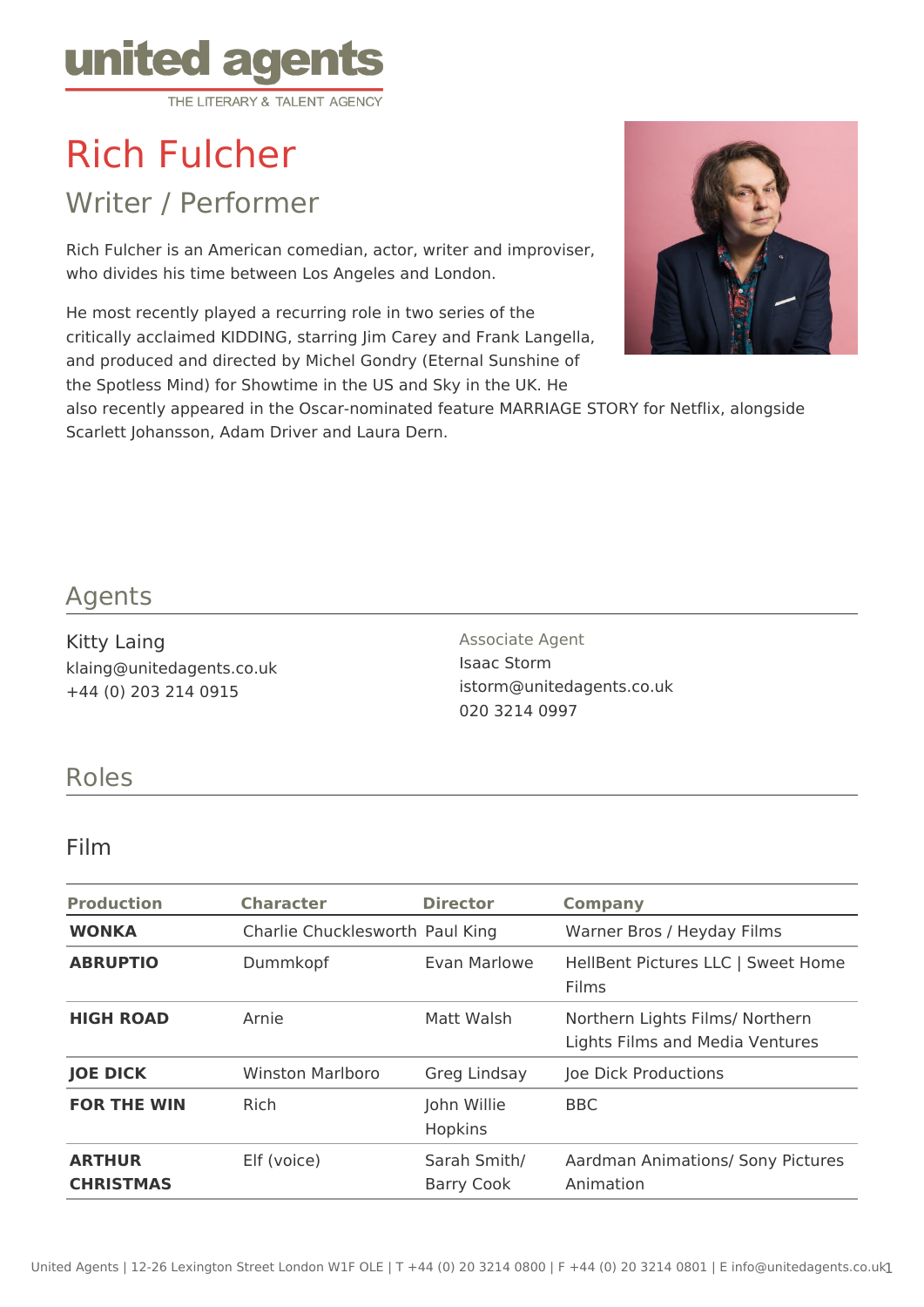| <b>Production</b>              | <b>Character</b> | <b>Director</b> | <b>Company</b>          |
|--------------------------------|------------------|-----------------|-------------------------|
| <b>WILD GIRLS GONE</b> Pervert |                  | John Ennis      | Upright Citizen Brigade |
| <b>NERD HUNTER</b><br>3004     | Comic book Nerd  | Jon Schnepp     | King Robot Films        |
| <b>SOME KINDA JOKE</b> Jesus   |                  | Alan Altur      | Hammerscotch            |

Television

| <b>Production</b>                                                       | <b>Character</b>                           | <b>Director</b>      | <b>Company</b>                                            |
|-------------------------------------------------------------------------|--------------------------------------------|----------------------|-----------------------------------------------------------|
| THE PHOEBUS FILES                                                       | <b>Mayor Bramley</b>                       | Raf Reyntjens        |                                                           |
| <b>ZAPPED (Series 3)</b>                                                |                                            |                      | Baby Cow Ltd.                                             |
| <b>SEXY MURDER</b>                                                      | Christof Spinetti                          | Cein<br>McGillicuddy | Roughtcut TV                                              |
| <b>HOFF THE RECORD</b><br>(Series 2)                                    |                                            |                      | Me & You Productions LTD                                  |
| <b>TOP COPPERS</b>                                                      | Mayor Grady                                | Céin<br>McGillicuddy | Roughcut Television Ltd                                   |
| <b>THAT'S RICH (Pilot)</b>                                              | Rich                                       |                      | King Bert Productions Ltd                                 |
| <b>COMEDY CENTRAL'S</b><br><b>REVIEW WITH</b><br><b>FORREST MACNEIL</b> |                                            |                      | <b>Comedy Central</b>                                     |
| <b>COMEDY CENTRAL'S</b><br><b>DRUNK HISTORY</b>                         |                                            |                      | <b>Comedy Central</b>                                     |
| <b>NOEL FIELDING'S</b><br><b>LUXURY COMEDY</b><br><b>Series 2</b>       | Various                                    | Nigel Coan           | Secret Peter / E4                                         |
| <b>JON BENJAMIN HAS A</b> Edward Sheath<br><b>VAN</b>                   |                                            | Various              | Absolutely/ Funny or Die/<br><b>Comedy Central</b>        |
| NTSF:SD:SUV                                                             | Elena                                      | Eric Appel           | <b>Abominable Pictures</b>                                |
| <b>CHILDRENS</b><br><b>HOSPITAL</b>                                     | Greg                                       | Rob Schrab           | Abominable Pictures/<br>Centrifugal Films                 |
| <b>REGULAR SHOW</b>                                                     | Answering Machine/<br>Smoke Signal (voice) | John Infantino       | <b>Cartoon Network Studios</b>                            |
| <b>NOEL FIELDING'S</b><br><b>LUXURY COMEDY</b>                          | <b>Various Characters</b>                  | Various              |                                                           |
| <b>MONGREL</b>                                                          | Producer                                   | <b>Adam Miller</b>   | <b>BBC/ BBC Three</b>                                     |
| <b>SPONGEBOB</b><br><b>SQUAREPANTS</b>                                  | Master Fuzzy (voice)                       |                      | United Plankton Pictures/<br><b>Nicktoons Productions</b> |
| <b>ADVENTURE TIME</b><br><b>WITH FINN &amp; JAKE</b>                    | Jaybird (Voice)                            |                      | <b>Frederator Studios</b>                                 |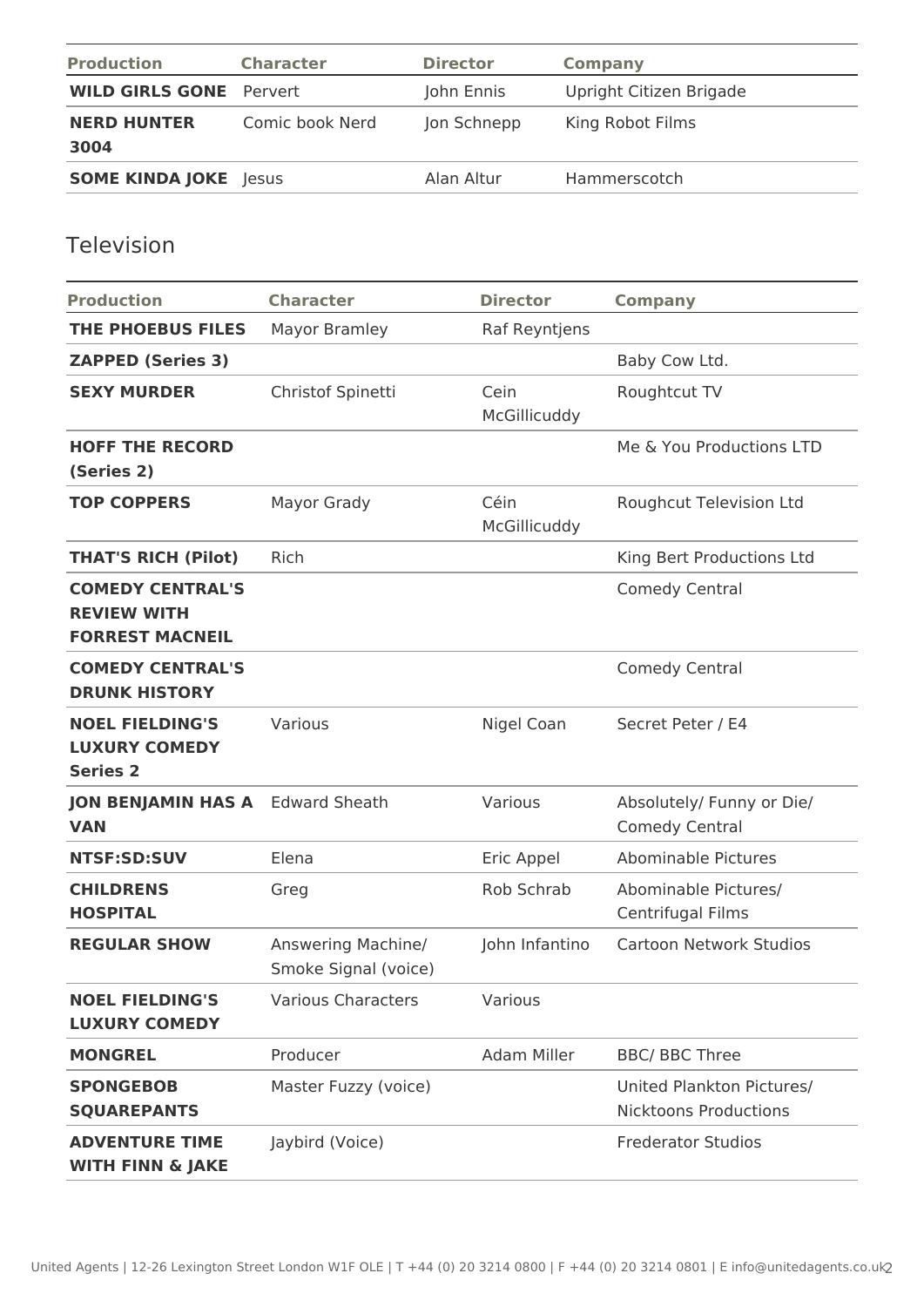| <b>Production</b>                                       | <b>Character</b>                   | <b>Director</b>                       | <b>Company</b>                                                           |
|---------------------------------------------------------|------------------------------------|---------------------------------------|--------------------------------------------------------------------------|
| <b>THE PROBLEM</b><br><b>SOLVERZ</b>                    | Lidget the Zoo Keeper<br>(Voice)   | Rob Schrab                            | Cartoon Network Studios/<br><b>Cartoon Network</b>                       |
| <b>THE BACK ROOM</b>                                    | Eleanor the Tour Whore/<br>Himself | Matt Besser                           | Upright Citizens Brigade                                                 |
| <b>LITTLE CRACKERS</b>                                  | The Controller                     | Bill Bailey/ Joe<br>Magee             | Sprout Pictures/ BSkyB                                                   |
| M.Y.R.K.L.                                              |                                    | Matt Walsh                            | Michael Bellino/ Upright Citizens Brigade                                |
| <b>THE SARAH</b><br><b>SILVERMAN</b><br><b>PROGRAM.</b> | <b>Reverend Fulcher</b>            | Various                               | Eleven Eleven O'Clock<br>Productions/Logo/Oil<br>Factory/ Comedy Central |
| THE OMID DJALILI<br><b>SHOW</b>                         |                                    | Michael<br>Cumming                    | <b>BBC</b>                                                               |
| <b>FUNNY OR DIE</b><br><b>PRESENTS</b>                  | Cast (Holdup)/ Tang                | Various                               | Funnyordie.com/ Gary<br><b>Sanchez Productions</b>                       |
| <b>SKINS</b>                                            | Judge Jordan                       | <b>Charles Martin</b>                 | <b>Company Pictures</b>                                                  |
| <b>ELEANOR'S UP &amp;</b><br><b>COMING</b>              | Eleanor                            | Gary Reich                            | MTV Networks Europe/ MTV<br>Europe                                       |
| <b>BURY THE HATCHET</b>                                 | <b>Toby Shore</b>                  | Sevan Najarian                        | Bury the Hatchet Productions                                             |
| <b>TREXX AND FLIPSIDE</b>                               | Mr. Brilliance                     | Paul Murphy                           | Hanrahan Media/BBC                                                       |
| <b>THE GYM</b>                                          | David Darbly                       | David Sant                            | Hub TV                                                                   |
| THE MIGHTY BOOSH                                        | <b>Bob Fossil</b>                  | Paul King                             | <b>Baby Cow</b><br>Productions/BBC/Adult Swim                            |
| <b>THE GOLF WAR</b>                                     | Len                                | David Sant                            | Channel X/E4                                                             |
| <b>HOW NOT TO LIVE</b><br><b>YOUR LIFE</b>              | Actor                              | Dan Clark                             | Brown Eyed Boy/ BBC                                                      |
| <b>SNUFF BOX</b>                                        | Various                            | Michael<br>Cummings                   |                                                                          |
| <b>CHANNEL 101</b>                                      | Various                            | Jay Karas/Steve David Eckford<br>Agee | Productions/Upright Citizens<br><b>Brigade</b>                           |
| <b>AD/BC: A ROCK</b><br><b>OPERA</b>                    | Townsfolk                          |                                       | Richard Ayoade Baby Cow Productions/BBC                                  |
| <b>DOCUMENTARY: THE</b><br><b>SERIES</b>                | Jacob Hiemer                       | Justin Roiland                        | Channel 101                                                              |
| <b>CROSSBALLS: THE</b><br><b>DEBATE SHOW</b>            | <b>Additional Characters</b>       | Various                               | <b>Charlie Siskel Productions</b>                                        |
| <b>UNNATURAL ACTS</b>                                   | <b>Various Characters</b>          | Various                               |                                                                          |
| <b>THE LEAGUE</b>                                       | Luther the Hobo                    | Jeff Schaffer                         | <b>FX Network</b>                                                        |
| <b>RICK AND MORTY</b>                                   | King Flippy Nips                   | John Rice, Pete<br>Michels            | Harmonius Claptrap                                                       |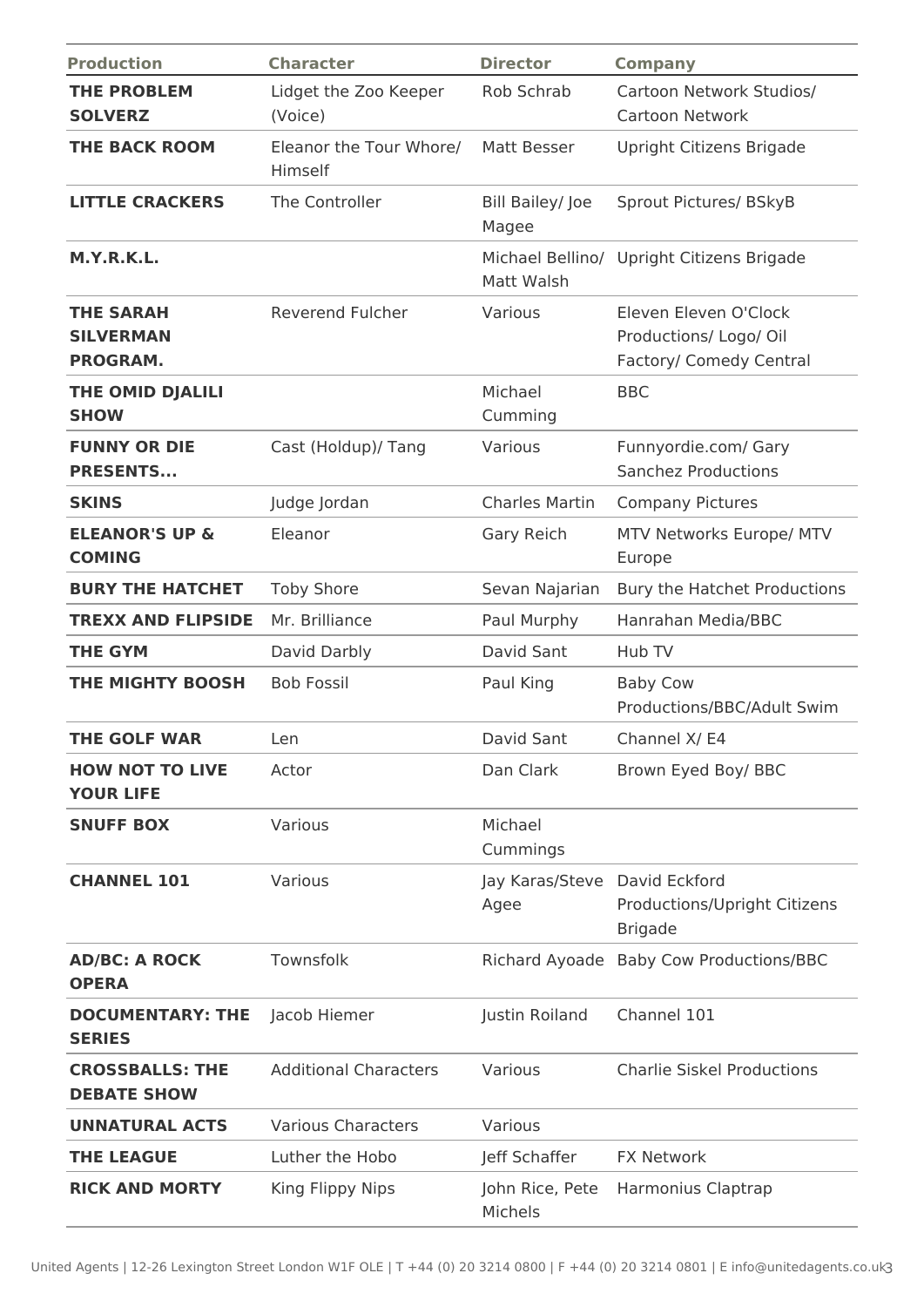| <b>Production</b>                                   | <b>Character</b>                 | <b>Director</b>                               | <b>Company</b>                 |
|-----------------------------------------------------|----------------------------------|-----------------------------------------------|--------------------------------|
| <b>REVIEW</b>                                       | Randy Romer                      | Jeffrey Blitz                                 | <b>Comedy Central</b>          |
| THE HOTWIVES OF<br><b>ORLANDO</b>                   | Doctor                           | Alex Fernie                                   | Mark Litwak & Associates       |
| <b>GARFUNKEL AND</b><br><b>OATES</b>                | Dr. Patel                        | <b>Fred Savage</b>                            | <b>Westwind Studios</b>        |
| <b>KROLL SHOW</b>                                   | Dr. Todds                        | Bill Benz,<br>Daniel Gray<br>Longino          |                                |
| <b>COMEDY BANG!</b><br><b>BANG!</b>                 | Mayor Flowercube                 | Danny Jelinek                                 | <b>Exchange Communications</b> |
| <b>WANDER OVER</b><br><b>YONDER</b>                 | Sourdough/Queen<br>Entozoa/Worm  | Dave Thomas,<br><b>Eddie Trigueros</b>        | Disney Television Animation    |
| <b>THE ADVENTURES OF</b><br><b>OG SHERLOCK KUSH</b> | Watson                           | Ben Jones                                     |                                |
| <b>BOB'S BURGERS</b>                                | Professor<br>Wallace/Emcee/Stacy | Tyree Dillihay,<br><b>Bernard</b><br>Derriman | 20th Century Fox Television    |
| <b>ANOTHER PERIOD</b>                               | Mark Twain                       | Jeremy Konner                                 | <b>Comedy Central</b>          |
| <b>THE AMAZING GAYL</b><br><b>PILE</b>              | Rudy                             | Brooks Gray,<br>Morgan Waters                 | <b>LaRue Productions</b>       |
| <b>BROKEN</b>                                       | The Bodega Clerk                 | <b>Stoney Sharp</b>                           |                                |
| <b>QUESTIONABLE</b><br><b>SCIENCE</b>               | Professor Rich                   |                                               |                                |
| <b>SNATCHERS</b>                                    | Dave                             | Stephen<br>Cedars, Benji<br>Kleiman           |                                |
| <b>FUTURE-WORM</b>                                  | Barl                             | <b>Todd Casey</b>                             |                                |
| <b>CURB YOUR</b><br><b>ENTHUSIASM</b>               | <b>Restaurant Manager</b>        | Jeff Schaffer                                 | <b>Production Partners</b>     |
| <b>DO YOU WANT TO</b><br><b>SEE A DEAD BODY?</b>    | <b>Derek</b>                     | Alex Fernie                                   | <b>Comedy Central</b>          |
| <b>THOSE WHO CAN'T</b>                              | Trebin                           |                                               | 3 Arts Entertainment           |

## Other

| <b>Production</b>                                    | <b>Character</b>         | <b>Director</b> | <b>Company</b>                    |
|------------------------------------------------------|--------------------------|-----------------|-----------------------------------|
| THE COMPLETE HISTORY<br>OF                           | <b>Professor Martins</b> |                 | Rumpus Media / Channel 4          |
| THE MIGHTY BOOSH LIVE:<br><b>FUTURE SAILORS TOUR</b> | <b>Bob Fossil</b>        | Paul King       | Universal Pictures/ Warp<br>Films |